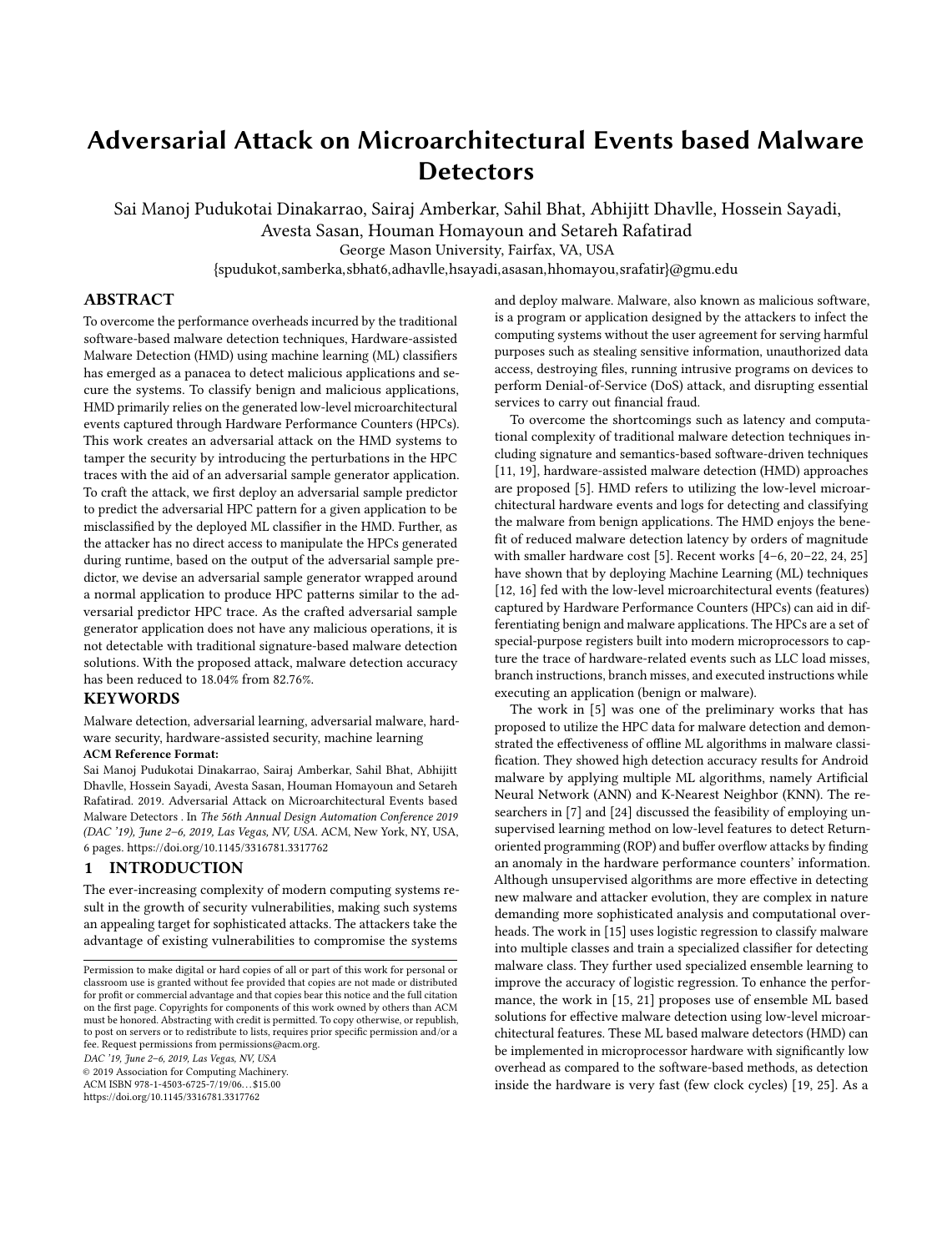whole, it can be seen that recently a large body of works have been dedicated to employ low-level microarchitectural events fed to ML classifiers to make the systems secure.

On the other hand, despite the ML classifiers being deployed in numerous applications and shown robustness against random noises, the exposed vulnerabilities have shown that the outcome of ML classifiers can be modified or controlled by adding specially crafted perturbations to the input data [8, 17, 18, 23], often referred as Adversarial samples. A plethora of works on adversarial attacks exist, focusing specifically on computer vision applications [8, 17, 18, 23], where the number of features are often large. Recently, a few works on crafting adversarial malware are as well proposed in [10]. However, the works such as [10] consider the application features in a binary format (feature exist or not) for showcasing the attack and defense. Though the application features (in binary format) are manipulated, traditional techniques such as semantic and signature analysis based methods can detect these adversaries [14]. Similarly, in [26], authors evaluate the efficiency of detecting malware through HPCs. Though the presented experimental results in [26] are in-favor of efficient malware detection through HPCs, they claim that if HPC traces of malware and benign applications are similar, it is hard to detect malware. However, no details on crafting nor feasibility to create such malware is provided, which limits the efficacy. In contrast to the existing works, this work proposes an adversarial attack on HMDs in which the adversarial samples are generated through a benign code that is wrapped around a benign or malware application to produce a desired output class from the embedded ML-based malware detector. One of the main challenges to address is that the attacker or user has no direct access to modify the HPC and furthermore, manipulation of HPCs is highly complex to perform despite employing techniques like code obfuscation for executing malware [5, 13].

Firstly, we assume the victim's defense system to be a blackbox and perform reverse engineering to mimic the behavior of the embedded HMD or other security system and build a ML classifier. In order to determine the required number of HPCs to be generated through the application to be misclassified, we employ an 'adversarial sample predictor' which predicts the number of HPCs to be generated to misclassify an application by the HMD. As aforementioned, the HPCs cannot be modified directly by the attacker, as such we craft an 'adversarial HPC generator' application (code) that generates the required number of HPCs. The crafting of adversarial HPC generator is performed by employing a linear model that relates the HPC events and the parameters of the adversarial generator code. This adversarial HPC generator application is wrapped around the application that needs to be misclassified. To the best of our knowledge, this is the first work that is capable of generating adversarial HPCs through a benign application and proposes a methodology how to craft such an application and obtain adversarial behavior. The main focus of this work is create false alarms (malware classified as benign and benign classified as malware) in order to weaken the trust on the embedded defenses, which increases the scope for attacks. The proposed work benefits from the following: a) no need to tamper or modify the source code of the application around which the proposed adversarial sample generator code will be wrapped (i.e., executed in parallel); b) the crafted application has no malicious features embedded, thus not detectable by ML malware detectors;



Figure 1: Process of detecting malware by employing lowlevel microarchitectural events



Figure 2: (a) Process of reverse engineering HMD; (b) Testing Performance of Reverse-Engineered Detector

and c) scalable and flexible i.e., the crafted application can generate events as required to generate powerful adversary. We outsource the code on github (https://github.com/saimanojpd/AMC).

The rest of this paper is organized as follows. Section 2 provides an introduction to HMDs. Section 3 describes the approach adopted in this work to perform reverse engineering of HMDs. Section 4 presents the adversarial HPC sample prediction, followed by the details of how application needs to be crafted in order to generate the adversarial HPC samples as predicted in Section 5. The experimental evaluation and setup is presented in Section 6 with conclusions drawn in Section 7.

#### 2 HARDWARE-ASSISTED MALWARE DETECTORS: BACKGROUND

Here, we present the background of HMDs and its functionality. In HMD, when an application is executed, the low-level microarchitectural events are captured with the aid of HPCs. These low-level microarchitectural events are utilized to train ML classifiers to classify the malware from benign applications. For detecting malware during runtime, the HPCs are collected and provided to the ML classifier to determine whether the executing application is malware or benign [5]. Similarly, [19] proposed a single-stage ML-based HMD and analyzed impact of different ML classifiers on area and power overheads. The work in [3] employed HPC values to construct support vector machine (SVM) detectors to identify malicious programs. Similar works are reported in [15, 21]. Figure 1 illustrates the process of using low-level microarchitectural events for malware detection and classification from benign applications.

#### 3 REVERSE ENGINEERING OF HMD

Considering the worst case scenario, where the victim malware detector (defense) is unknown, we perform a reverse engineering to mimic the functionality of the victim HMD. Thus, as a first step to craft adversarial malware, we perform reverse engineering of the victim's HMD similar to that proposed in [14]. The performed reverse engineering is described in Figure 2.

In order to reverse engineer the victim's HMD, we first create a training dataset that comprises of benign and malware applications. Nearly 12,000 benign and 12,000 malware applications are used in the reverse engineering process. The victim's HMD (Original HMD)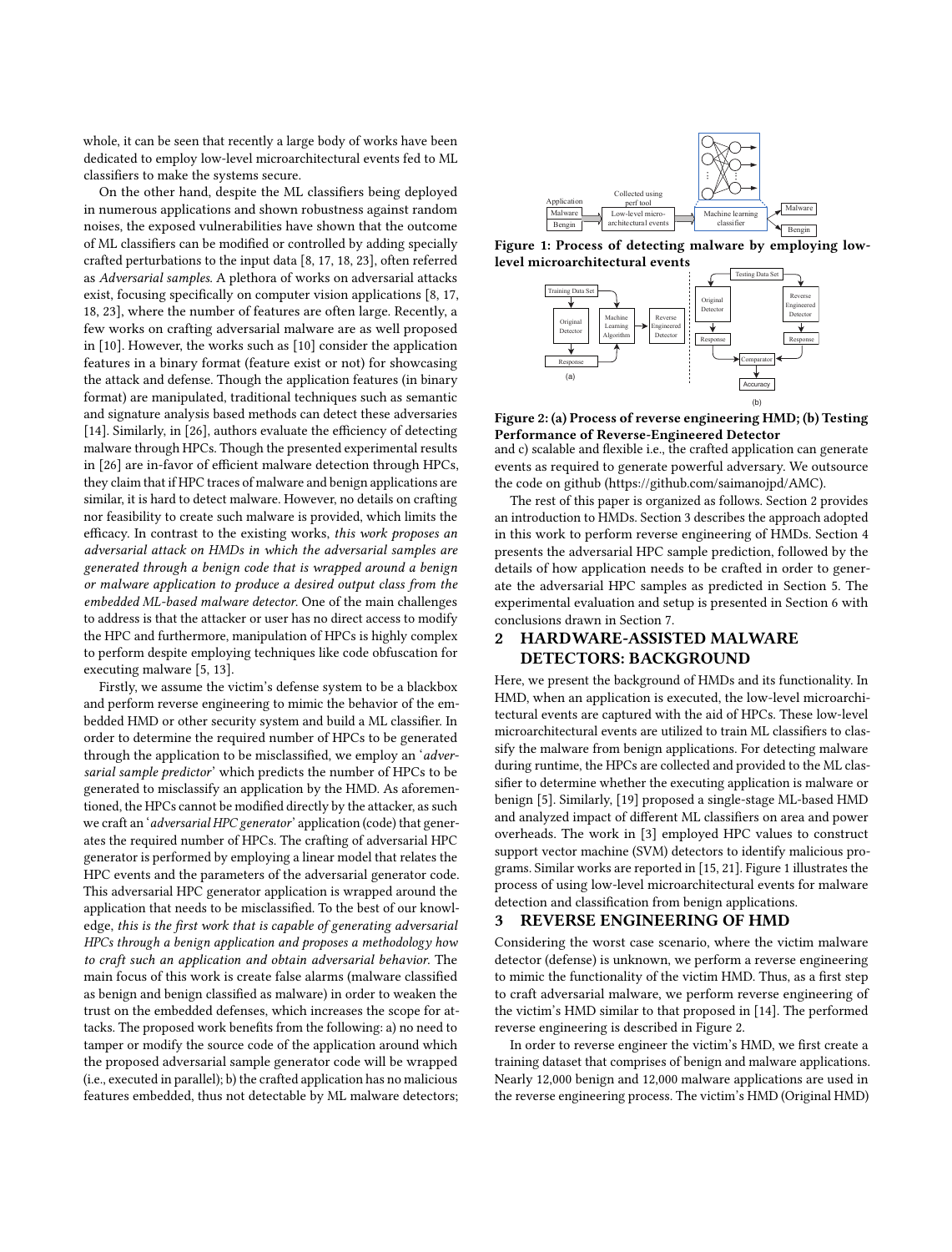

Figure 3: Performance comparison chart of various models

is fed with all the applications and the responses are recorded. These responses are utilized to train different ML classifiers in order to mimic the functionality of the victim's HMD, as shown in Figure 2(a). Further, it is tested by comparing the outputs from victim's HMD response and the reverse engineered ML classifier's response, as shown in Figure 2(b). Reverse engineering is non-trivial as the adversaries generated on a closely functional model will be highly effective compared to a weakly generated adversary. To ensure the reverse engineering is performed in an efficient way, we train multiple ML classifiers and choose the classifier that yields high performance i.e., mimics the victim's HMD with high accuracy.

#### Performance of Reverse Engineered HMD

We choose Logistic Regression, Decision Tree, Naive Bayes and Neural Network classifiers to mimic the victim's HMD. The rationale for choosing these classifiers is that they represent a wide-range of classification techniques and are popularly employed for robust classification. Figure 3 shows the performance parameters of the experimented four different classifiers used to functionally mimic the victim's malware detector (referred to as Original Detector in Figure 2). One can observe that neural networks perform better compared to other three above mentioned classifiers with an accuracy of 82.7%, precision of 0.8, recall 0.83 and F1-score of 0.80. Higher accuracy and other performance metrics indicate that the employed ML classifier (neural network in this case) mimics the victim's HMD with high precision and is robust. Hence, we consider the neural network as the representation of the victim's HMD in the rest of this work.

#### 4 ADVERSARIAL HPC SAMPLE PREDICTION

Once the reverse engineered HMD is built i.e., neural network's hyper parameters are determined, to launch and craft an adversarial malware, it is non-trivial to determine the level of perturbations that need to be injected into HPC patterns in order to get the applications misclassified. To determine the number of such HPC events to be generated, we deploy (offline) an adversarial sample predictor. As the ML classifiers are robust to random noises, one needs to perturb the HPC patterns in more sophisticated manner. To perturb the HPC patterns, we employ a low-complex gradient loss based approach, similar to Fast-Gradient Sign Method (FGSM) which is widely employed in image processing. The advantage of such an approach is its low complexity and low computational overheads. Additionally, it has been observed from our experiments that the HPC samples follow a continuous distribution, and as such a

gradient loss based approach is feasible and beneficial to determine the required perturbation in HPC features to be misclassified.

In order to craft the adversarial perturbations, we consider the reverse engineered ML classifier i.e., neural network with  $\theta$  as the hyper parameters,  $x$  being the input to the model (HPC trace), and  $y$ is the output for a given input x, and  $L(\theta, x, y)$  be the cost function used to train the neural network. Then the perturbation required to misclassify the HPC trace is determined based on the cost function gradient of the neural network (in this case). The adversarial perturbation generated based on the gradient loss, similar to the FGSM [8] is given by

$$
x^{adv} = x + \epsilon sign(\nabla_x L(\theta, x, y))
$$
\n(1)

where  $\epsilon$  is a scaling constant ranging between 0.0 to 1.0 is set to be very small such that the variation in  $x(\delta x)$  is undetectable. In case of FGSM the input  $x$  is perturbed along each dimension in the direction of gradient by a perturbation magnitude of  $\epsilon$ . Considering a small  $\epsilon$  leads to well-disguised adversarial samples that successfully fool the machine learning model. In contrast to the images where the number of features are large, the number of features i.e., HPCs are limited, thus the perturbations need to be crafted carefully and also be made sure it can be generated during runtime by the applications. For instance, a HPC of value '−1' cannot be generated by an application. Hence, we provided lower bound on the adversary values that can be predicted.

In contrast to works that assume the application features to be binary such as [10], this work aims to predict and determine the adversaries for the low-level microarchitectural event patterns i.e., HPC patterns to generate during runtime with the aid of a benign code, which is one of the primary distinctions from existing works. It needs to be noted that determining the required perturbation for a given application is done offline. The process of crafting the adversarial application to generate the perturbations in the HPC trace during runtime is presented in the following section.

#### 5 ADVERSARIAL HPC GENERATOR

In order to generate the required number of HPCs, we craft an application (benign) that spawns as a separate thread and generates the additional number of HPC events that makes the overall HPC count similar to the predicted HPC count by the adversarial HPC predictor discussed previously.

#### 5.1 Adversarial HPC Generation

A pseudocode depicting the process of creating adversarial HPC is shown in Algorithm 1.

In Algorithm 1, we show the pseudo code to create adversarial LLC load misses and branch misses. The LLC load misses and branch misses are some of the pivotal microarchitectural events that malicious applications [19] or even side-channel attacks affect.Hence, we showcase a simple example of perturbing those in Algorithm 1, however, other events can also be perturbed.

In order to generate LLC load misses, an array of size  $n$  is initially loaded from the memory and flushed to generate LLC load misses. This is outlined in Line 2-12 of Algorithm 1. The experiments are repeated multiple times with different array sizes (n) and different number of elements flushed  $(k)$  to determine the number of LLC load misses generated. Further, a linear model is built to find the dependency of  $n$  and  $k$  on number of LLC load misses. As such,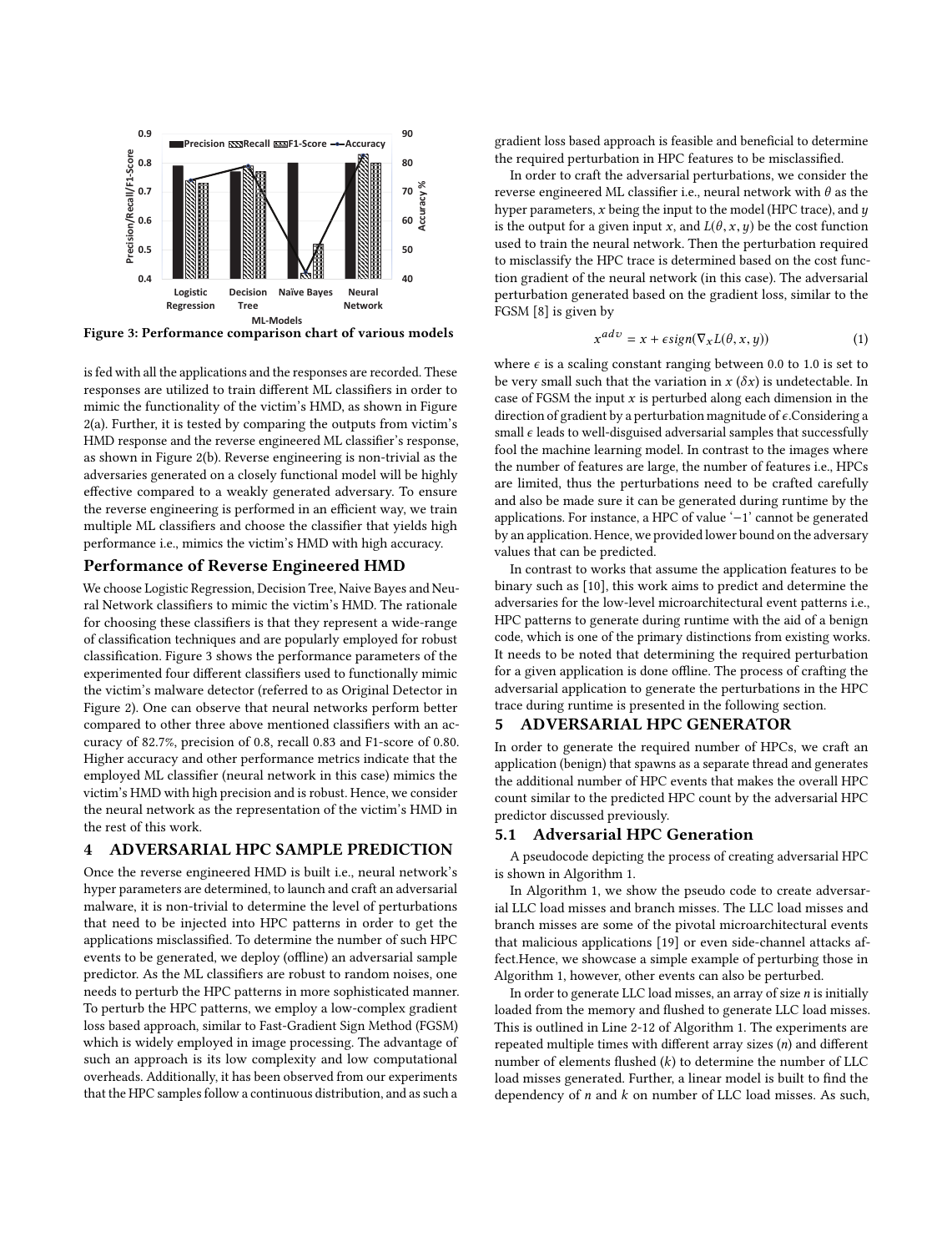

Figure 4: (a) Process of utilizing low-level microarchitectural events (HPCs) with ML for malware detection; (b) Determining parameter of adversarial code generator with the aid of adversarial HPC predictor; (c) process of adversarial HPC generator embedded into original application yet spawned as separate thread leading to adversarial output (misclassification)

Algorithm 1 Pseudocode for generating adversarial HPCs

Input: Application 'App()'

Output: Adversarial microarchitectural events

```
1: cache_miss_function() {Sample pseudo code that generates
required number of adversarial LLC misses}
```
- 2: #define array[n] % Size of array and loop define amount of variation in HPCs
- $3:$  load  $i \#0$
- 4: Loop 1: cmp i #n {Compare i with n}
- 5:  $array[i]=i$
- 6: jump Loop1
- 7: end
- 8: load i #0
- 9: Loop 2: cmp i #k  $\{k \le n\}$ <br>10:  $ld$  rax & array[i] # load
- ld rax &array[i] # load array address in register rax
- 11: cflush (rax) {Clflush as a function of array and loop size}

```
12: jump Loop2
```
- 13: end
- 14: branch\_misses\_function() {Code that generates required number of adversarial branch instructions and branch misses}
- 15: #define int a, b, c, d
- 16: a<br/>b<c<d<n></>17: Loop 3: cmp i
- Loop 3: cmp i #a  $\{ \cdots$  function  $\cdots$ }

```
18: Loop 4: cmp i #b \{\cdots function \cdots}
```
- 19: Loop 5: cmp i #c  $\{\cdots$  function  $\cdots$ }
- 20: Loop 6: cmp i #d  $\{\cdots$  function  $\cdots$ }

```
21: Loop 7: cmp i #n \{ \cdots function \cdots}
```

```
22: jump Loop 3; end ;
```
- 23: {Similar functions to generate other HPCs as predicted by adversarial sample predictor}
- 24: APP() {User/Attacker's application to be executed}

once the adversarial sample predictor predicts the number of LLC load misses to be generated to craft an adversarial sample, the n

and  $k$  are accordingly determined. The rationale to employ a linear model is its low complexity, yet yielding high accuracy (<3% error) to determine the dependency between  $n$  and  $k$  for our experiments. It needs to be noted that as the LLC misses are dependent on the system, and random in nature, hence, we execute the application multiple times (100) with same  $n$ , and  $k$  and average the obtained LLC load misses to alleviate any errors caused.

Example: For instance, the crafted application similar to that depicted in Line 2-12 of Algorithm 1 with  $n$  and  $k$  set to 100K leads to an LLC load miss of 73K, whereas when  $n$  and  $k$  is set to 500K, around 287K LLC load misses are generated. The experiment is performed on Intel Core i7-8700K running Ubuntu 18.4, having GCC 7.3 version. The Perf tool available on Linux is utilized to obtain the HPC events. The flushing of the data has been verified by executing the attack code with and without flushing the cache lines - the execution time is around 1.5× when the data is flushed compared to the case when data is not flushed.

In similar manner, branch misses and branch instructions are generated as shown in Line 15-22 of Algorithm 1. To increase the branch misses, a set of conditional statements i.e., comparison statements are embedded into the application to create branch misses, as the number of branch instructions depend on the number of conditions to be checked. In the presented pseudo code, we have five conditional statements for generating branch-misses (Line 15-22).

For the attack code on branch miss events, with a loop size of 20K and integer values assigned to a, b, c and d based on the number of loops, as in Line 15-22 of Algorithm 1, the number of branch misses is around 255K. An increase in number of branch misses is observed with the addition of dummy loops that are designed to not satisfy the condition.

All these adversarial sample generators are spawned as separate threads along with the user or attacker's application that needs to be misclassified. In this manner, the adversarial HPC generator does not interfere with the original application's source code, yet is able to mislead the embedded defense mechanism. Figure 4(a) shows the HPC trace of a normal application, and the HPC trace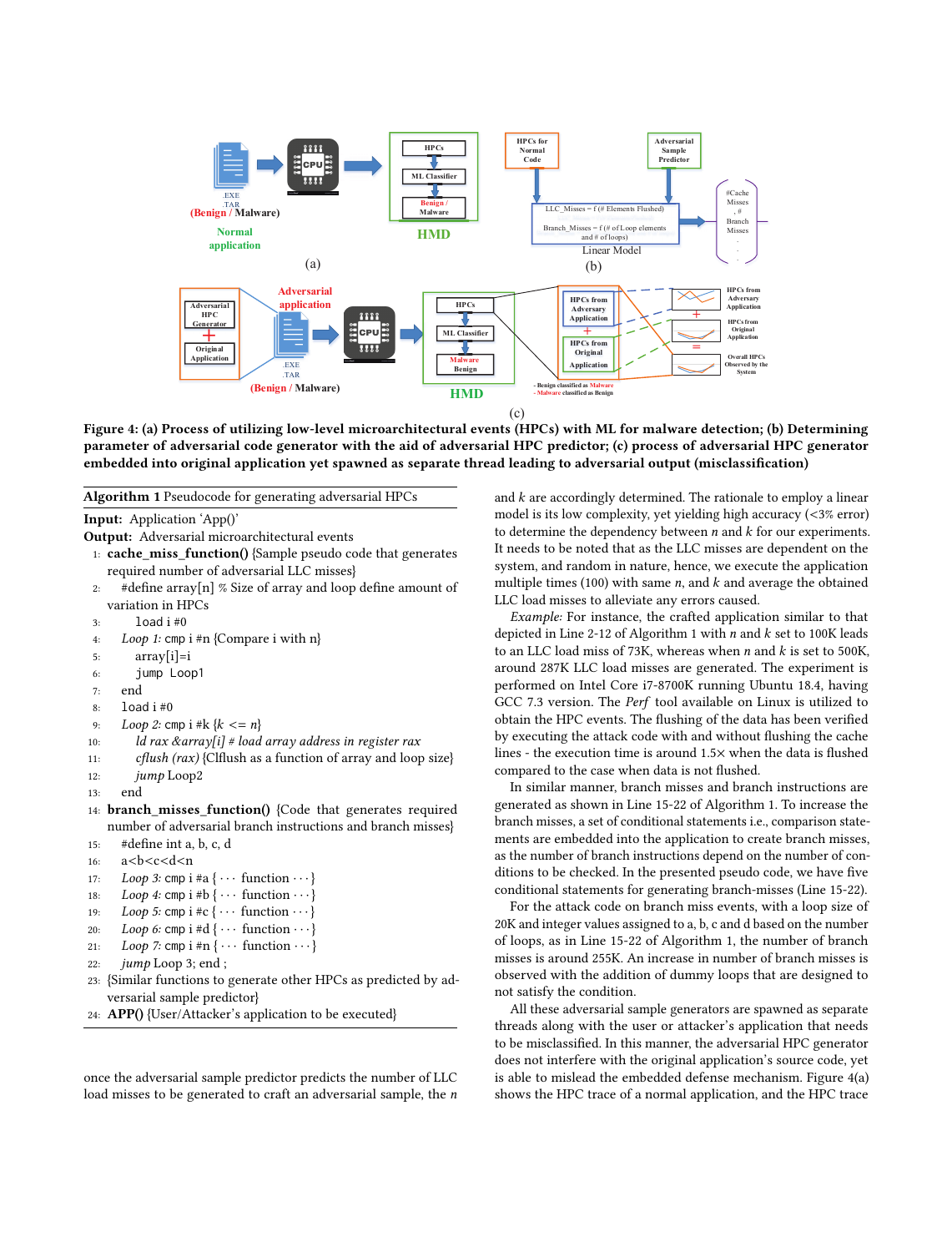predicted by the adversarial sample predictor to misclassify the ML classifier is depicted in Figure 4(b). The process of adversarial HPC generation during runtime is depicted in Figure 4(c). If the predicted HPC values are smaller than that generated by original applications, we insert the delay elements to smoothen the HPC trace and reduce the HPC values. It needs to be noted using this process, we generate adversaries to classify benign as malware as well as malware as benign applications.

#### 5.2 Summary

The proposed adversarial attack on microarchitectural events comprises of three phases. Firstly, we perform reverse engineering to build a ML classifier that mimics the functionality of the victim's HMD or malware detectors. Further, with the aid of adversarial sample predictor, the required number of HPC events to misclassify the applications is determined. To determine the parameters of adversarial generator application, a linear model relating different features of the application and the HPC events is built. Thus, based on the derived linear model and the required number of adversarial HPCs, the parameters of the adversarial HPC generator application (for instance variables  $i, k, n$  in Line 4 and Line 2 of Algorithm 1) are determined. Lastly, this crafted HPC generator application is spawned as separate thread together with normal (malware or benign) application, leading to overall HPCs generated by the modified application close to those predicted by the adversarial sample predictor, eventually leading to misclassification.

## 6 EXPERIMENTAL RESULTS

### 6.1 Experimental Setup and Data Collection

This section provides the details of the experimental setup and data collection process. The applications (both malware and benign) are executed on an Intel Xeon X5550 machine running Ubuntu 14.04 with Linux 4.4 Kernel. In order to extract the HPC information, we used Perf tool available under Linux. Perf provides rich generalized abstractions over hardware specific capabilities. It exploits perf-event-open function call in the background which can measure multiple events simultaneously. We executed more than 3000 benign and malware applications for HPC data collection. Benign applications include MiBench benchmark suite [9], Linux system programs, browsers, text editors, and word processor. For malware applications, Linux malware is collected from virustotal.com [2] and virusshare.com [1]. Malware applications include five classes of malware comprising 607 Backdoor, 532 Rootkit, 2739 Virus, 1264 Worm and 7221 Trojan samples. The adversarial sample predictor is implemented in Python using the Cleverhans library. The linear model is derived using the traditional statistical curve fitting technique. The adversarial sample generator is implemented using C and executed on a Linux terminal as a shell script that facilitates to execute the user/attacker's application in parallel. The hyper parameters of the neural network mimicing the victim's HMD or security defense and the parameters used for adversarial sample predictor are outlined in Table 1.

#### 6.2 Impact of Adversarial Attack on HPCs

We depict the impact of adversarial sample generator (application) on the generated HPC events in Figure 5 and 6. Figure 5 shows the LLC load misses of a benign application (notepad++). The Figure 5(a) shows the LLC load misses in normal case. For this HPC pattern, the adversarial HPC pattern predicted by the adversarial sample





Figure 5: (a)LLC load miss HPC trace of an application; (b) LLC load miss HPC trace of the application predicted by adversarial sample predictor; and (c) LLC load miss HPC trace of the application predicted by adversarial sample generator predictor (implemented in Python) is shown in Figure 5(b). One can observe that there exist some spikes in the pattern compared to the normal HPC pattern, as marked by circle. Figure 5(c) shows the HPC pattern generated when the application is integrated with the adversarial HPC generator. On an average, there is an error of 2.23% between the trace predicted by the adversarial sample predictor and the trace generated by the adversarial sample generator.

In a similar manner, we depict the branch misses in Figure 6. Figure 6(a) shows the HPC pattern of branch misses for a normal application (notepad++). The adversarial pattern predicted and generated by adversarial sample generator for branch misses is shown in Figure 6(a), and 6(b) respectively. One can observe that pattern predicted by the adversarial sample predictor and generator are similar. An average error of 2.15% is observed for branch misses, and 0.91% for branch instructions. A 2.23% error is observed for branch miss instruction. This indicates that adversarial generator can efficiently generate the required number of HPCs without being detected by the malware detectors.

The neural network based HMD achieves an accuracy of 82.76% with normal samples. However, when the applications are integrated with the proposed adversarial sample generator application,